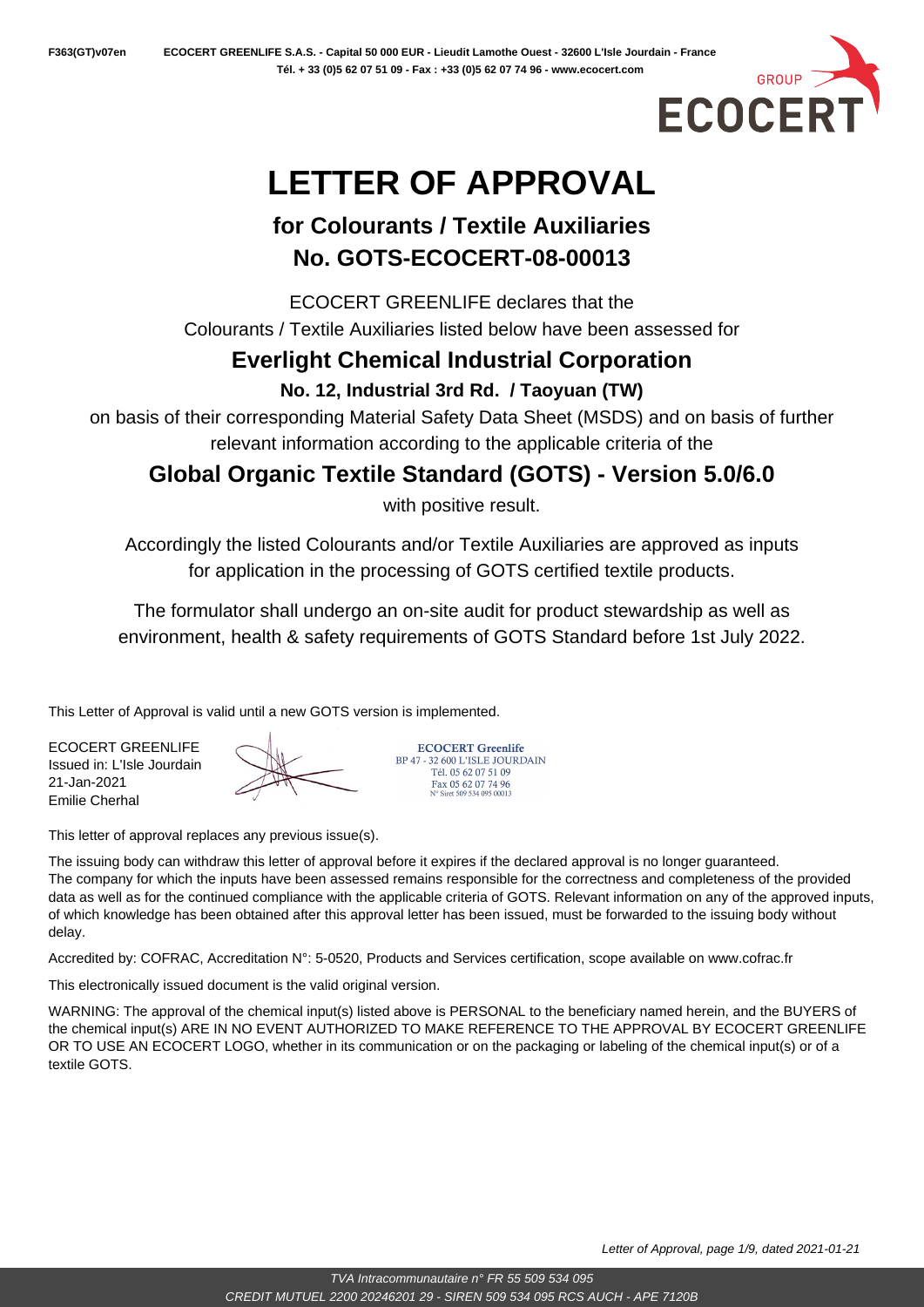

### **Table(s) Appendix listing the GOTS approved inputs**

#### **Colourants: Acid Dye**

| # | <b>Trade Name of Input</b>  | <b>Type/Utilisation</b> | Date of Approval Date of MSDS |            | <b>Comments</b> | <b>Restrictions</b> |  |  |  |
|---|-----------------------------|-------------------------|-------------------------------|------------|-----------------|---------------------|--|--|--|
|   | Everplus A                  |                         |                               |            |                 |                     |  |  |  |
|   | EVERPLUS ORANGE A-2R POWDER | Acid Dye                | 2020-12-16                    | 2020-12-07 |                 |                     |  |  |  |
| 2 | EVERPLUS RED A-3BN POWDER   | Acid Dye                | 2020-12-18                    | 2019-09-05 |                 |                     |  |  |  |
| 3 | EVERPLUS RED A-FC POWDER    | Acid Dye                | 2020-12-18                    | 2020-02-21 |                 |                     |  |  |  |
| 4 | EVERPLUS YELLOW A-FC POWDER | Acid Dye                | 2020-12-18                    | 2020-02-21 |                 |                     |  |  |  |

#### **Colourants: Direct Dye**

| #  | <b>Trade Name of Input</b>   | <b>Type/Utilisation</b> | Date of Approval Date of MSDS |            | <b>Comments</b> | <b>Restrictions</b> |  |  |  |
|----|------------------------------|-------------------------|-------------------------------|------------|-----------------|---------------------|--|--|--|
|    | Everdirect                   |                         |                               |            |                 |                     |  |  |  |
| 5  | EVERDIRECT FAST BLACK VSF600 | Direct Dye              | 2020-11-25                    | 2019-09-04 |                 |                     |  |  |  |
| 6  | EVERDIRECT LIGHT SCARLET F2G | Direct Dye              | 2020-11-25                    | 2019-09-04 |                 |                     |  |  |  |
| 7  | EVERDIRECT SUPRA BLUE GDL    | Direct Dye              | 2020-11-25                    | 2019-09-05 |                 |                     |  |  |  |
| 8  | EVERDIRECT SUPRA ORANGE 2GL  | Direct Dye              | 2020-11-25                    | 2019-09-04 |                 |                     |  |  |  |
| 9  | EVERDIRECT SUPRA YELLOW PG   | Direct Dye              | 2020-11-25                    | 2019-09-04 |                 |                     |  |  |  |
| 10 | EVERDIRECT TURQUOISE FBL     | Direct Dye              | 2020-11-25                    | 2019-09-04 | Cu 4.0%         | 4)                  |  |  |  |
| 11 | EVERDIRECT YELLOW RL         | Direct Dye              | 2020-11-25                    | 2019-09-04 |                 |                     |  |  |  |

#### **Colourants: Disperse Dye**

| #           | <b>Trade Name of Input</b>  | Type/Utilisation Date of Approval Date of MSDS |            |            | <b>Comments</b> | <b>Restrictions</b> |
|-------------|-----------------------------|------------------------------------------------|------------|------------|-----------------|---------------------|
| l Everplus. |                             |                                                |            |            |                 |                     |
| 12          | EVERPLUS YELLOW D-6G POWDER | Disperse Dye                                   | 2020-12-18 | 2020-02-21 |                 |                     |

#### **Colourants: Ink for Digital Printing**

| #  | <b>Trade Name of Input</b> | Type/Utilisation   Date of Approval   Date of MSDS |                  |            | <b>Comments</b> | <b>Restrictions</b> |
|----|----------------------------|----------------------------------------------------|------------------|------------|-----------------|---------------------|
|    | <b>Everiet RT</b>          |                                                    |                  |            |                 |                     |
| 13 | EVERJET BLACK RT-R501      | Ink for Digital Printing                           | $2020 - 12 - 18$ | 2019-08-27 |                 |                     |

Letter of Approval, page 2/9, dated 2021-01-21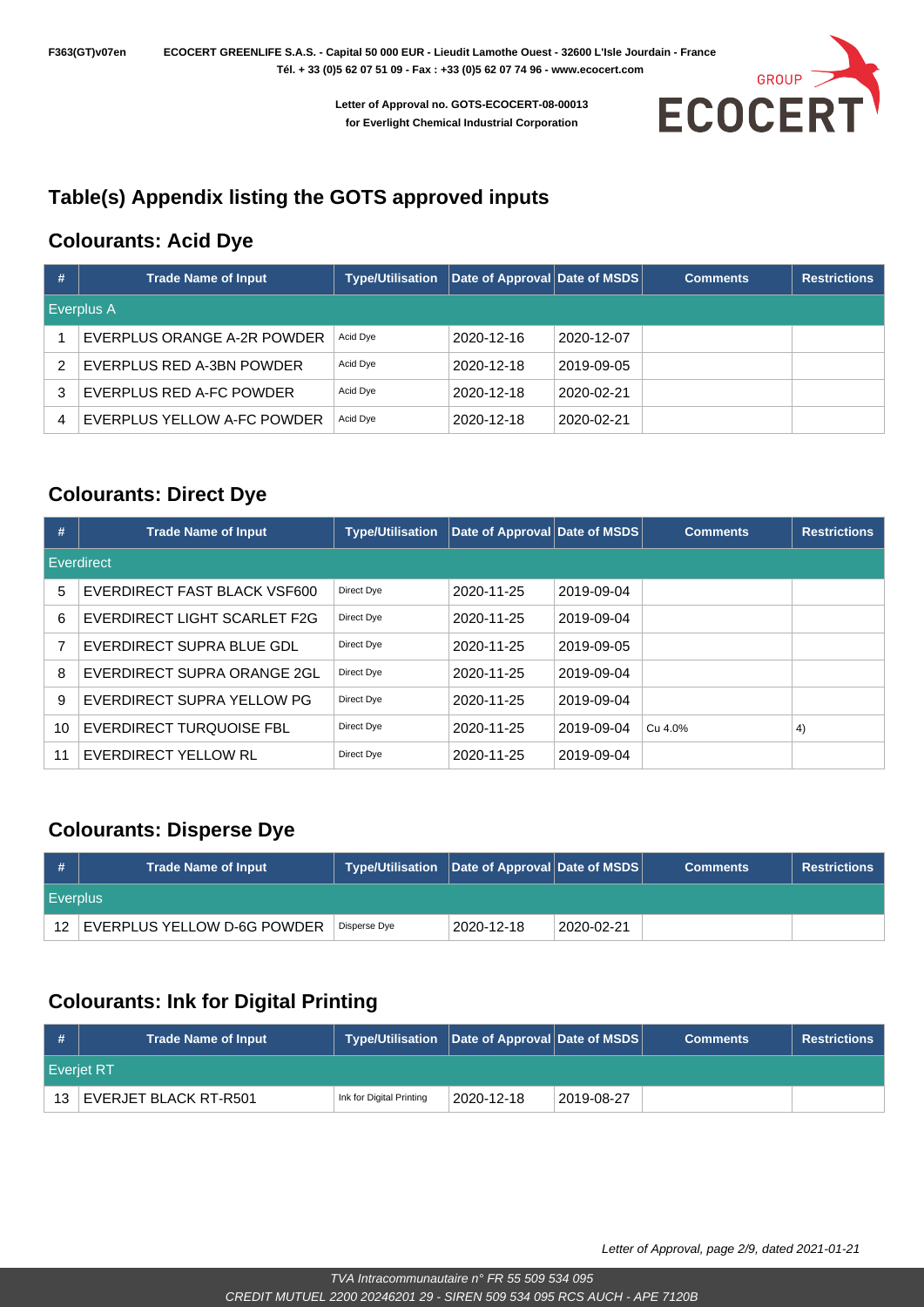**F363(GT)v07en ECOCERT GREENLIFE S.A.S. - Capital 50 000 EUR - Lieudit Lamothe Ouest - 32600 L'Isle Jourdain - France Tél. + 33 (0)5 62 07 51 09 - Fax : +33 (0)5 62 07 74 96 - www.ecocert.com** 

> **Letter of Approval no. GOTS-ECOCERT-08-00013 for Everlight Chemical Industrial Corporation**



| #  | <b>Trade Name of Input</b> | <b>Type/Utilisation</b>  | Date of Approval Date of MSDS |            | <b>Comments</b> | <b>Restrictions</b> |
|----|----------------------------|--------------------------|-------------------------------|------------|-----------------|---------------------|
| 14 | EVERJET BLUE RT-R501       | Ink for Digital Printing | 2020-11-25                    | 2019-08-27 |                 |                     |
| 15 | EVERJET CYAN RT-R501       | Ink for Digital Printing | 2020-11-25                    | 2019-09-04 | Cu 0.6%         | 4)                  |
| 16 | EVERJET MAGENTA RT-R501    | Ink for Digital Printing | 2020-11-25                    | 2019-08-27 |                 |                     |
| 17 | EVERJET ORANGE RT-R501     | Ink for Digital Printing | 2020-11-25                    | 2019-08-27 |                 |                     |
| 18 | EVERJET RED RT-R501        | Ink for Digital Printing | 2020-11-25                    | 2019-09-04 |                 |                     |
| 19 | EVERJET YELLOW RT-R501     | Ink for Digital Printing | 2020-11-25                    | 2019-08-27 |                 |                     |

#### **Colourants: Reactive Dye**

| #  | <b>Trade Name of Input</b>    | <b>Type/Utilisation</b> | Date of Approval Date of MSDS |            | <b>Comments</b>                      | <b>Restrictions</b> |  |  |  |
|----|-------------------------------|-------------------------|-------------------------------|------------|--------------------------------------|---------------------|--|--|--|
|    | <b>Evercion ESL</b>           |                         |                               |            |                                      |                     |  |  |  |
| 20 | <b>EVERCION CRIMSON ESL</b>   | Reactive Dye            | 2020-11-17                    | 2019-08-27 |                                      |                     |  |  |  |
| 21 | EVERCION DEEP RED ESL         | Reactive Dye            | 2020-11-17                    | 2019-08-27 |                                      |                     |  |  |  |
| 22 | <b>EVERCION NAVY ESL</b>      | Reactive Dye            | 2020-11-17                    | 2019-08-27 |                                      |                     |  |  |  |
| 23 | <b>EVERCION YELLOW ESL</b>    | Reactive Dye            | 2020-11-17                    | 2019-08-27 |                                      |                     |  |  |  |
|    | <b>Evercion HE</b>            |                         |                               |            |                                      |                     |  |  |  |
| 24 | Evercion Blue H-ERD           | Reactive Dye            | 2020-11-17                    | 2019-08-27 | Cu 2.58%                             | 4)                  |  |  |  |
| 25 | Evercion Green H-E4BD         | Reactive Dye            | 2020-11-17                    | 2019-09-09 |                                      |                     |  |  |  |
| 26 | Evercion Navy Blue H-ER       | Reactive Dye            | 2020-11-17                    | 2019-08-27 |                                      |                     |  |  |  |
| 27 | Evercion Orange H-ER          | Reactive Dye            | 2020-11-17                    | 2019-09-09 |                                      |                     |  |  |  |
| 28 | Evercion Red H-E3B            | Reactive Dye            | 2020-11-17                    | 2019-08-27 |                                      |                     |  |  |  |
| 29 | Evercion Red H-E7B            | Reactive Dye            | 2020-11-17                    | 2019-09-09 |                                      |                     |  |  |  |
| 30 | Evercion Red H-E7B H/C        | Reactive Dye            | 2020-11-17                    | 2019-09-09 |                                      |                     |  |  |  |
| 31 | Evercion Turquoise H-A        | Reactive Dye            | 2020-11-17                    | 2019-09-09 | Cu 3.5%                              | 4)                  |  |  |  |
| 32 | Evercion Yellow H-E4G         | Reactive Dye            | 2020-11-17                    | 2019-09-09 |                                      |                     |  |  |  |
| 33 | Evercion Yellow H-E4R         | Reactive Dye            | 2020-11-17                    | 2019-09-04 |                                      |                     |  |  |  |
| 34 | Evercion Yellow H-E4R H/C     | Reactive Dye            | 2020-11-17                    | 2019-09-09 |                                      |                     |  |  |  |
| 35 | Evercion Yellow H-E6G         | Reactive Dye            | 2020-11-17                    | 2019-09-09 |                                      |                     |  |  |  |
|    | <b>Evercion P</b>             |                         |                               |            |                                      |                     |  |  |  |
| 36 | <b>EVERCION BLACK P-GR</b>    | Reactive Dye            | 2020-11-17                    | 2019-08-27 |                                      |                     |  |  |  |
| 37 | EVERCION BLACK PN-GR 40% LIQ. | Reactive Dye            | 2020-11-17                    | 2019-08-27 | formerly Evercion Black<br>P-GR Liq. |                     |  |  |  |

Letter of Approval, page 3/9, dated 2021-01-21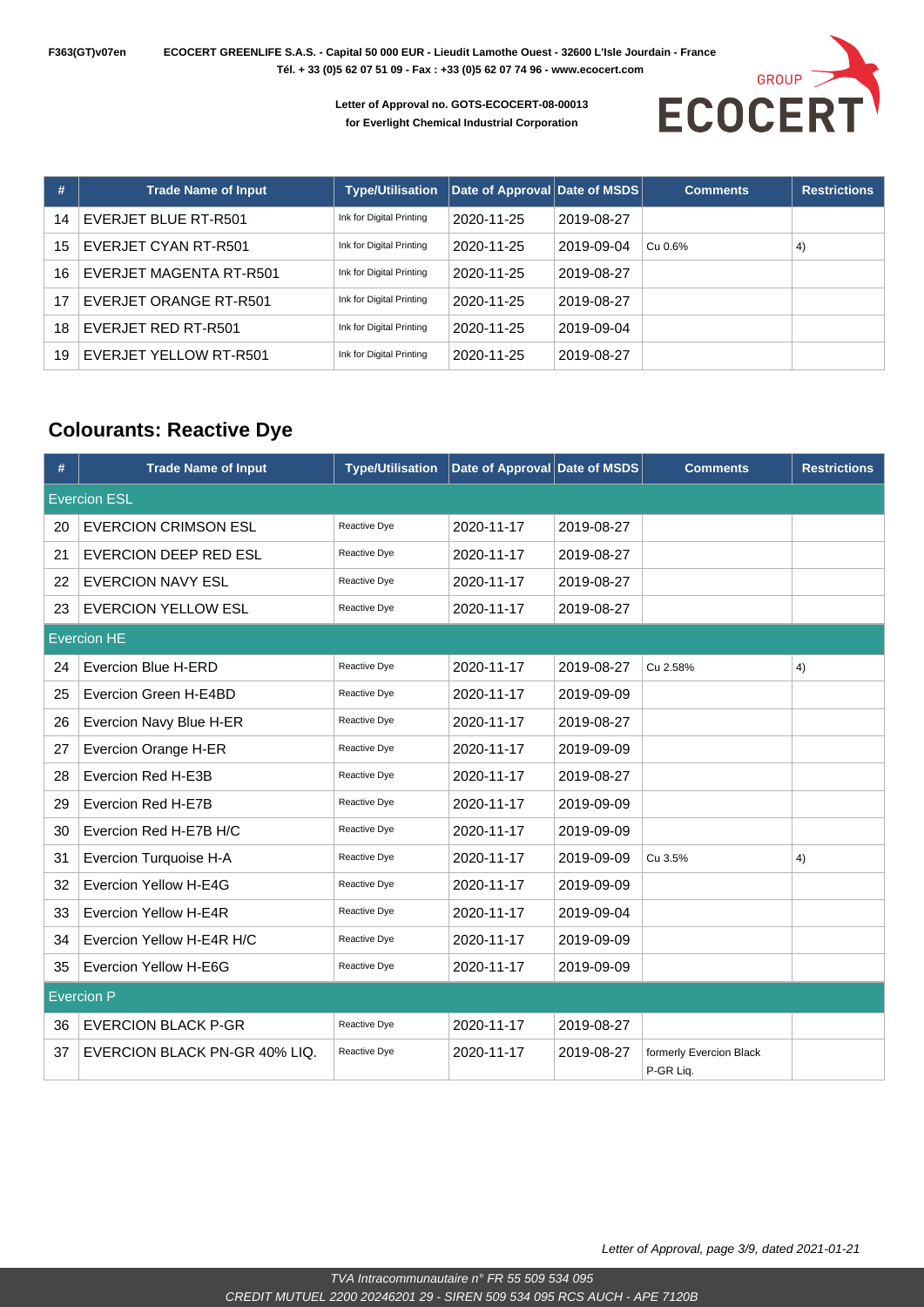

| #  | <b>Trade Name of Input</b>                  | <b>Type/Utilisation</b> | Date of Approval | Date of MSDS | <b>Comments</b>                                                                      | <b>Restrictions</b> |
|----|---------------------------------------------|-------------------------|------------------|--------------|--------------------------------------------------------------------------------------|---------------------|
| 38 | <b>EVERCION BLUE P-3R</b>                   | Reactive Dye            | 2020-12-16       | 2019-08-27   |                                                                                      |                     |
| 39 | EVERCION BLUE P-3R 40% LIQ.                 | Reactive Dye            | 2020-12-16       | 2019-08-27   |                                                                                      |                     |
| 40 | <b>EVERCION BLUE P-GR</b>                   | Reactive Dye            | 2020-11-17       | 2019-09-09   |                                                                                      |                     |
| 41 | EVERCION BLUE P-GR 40% LIQ.                 | Reactive Dye            | 2020-11-17       | 2019-09-04   | formerly "Evercion Blue<br>P-GR Liq."                                                |                     |
| 42 | <b>EVERCION BLUE P-N3G</b>                  | Reactive Dye            | 2020-11-17       | 2019-09-09   |                                                                                      |                     |
| 43 | EVERCION BLUE P-N3G 33% LIQ.                | Reactive Dye            | 2017-09-25       | 2016-03-14   | formerly "Evercion Blue<br>P-N3G Lig." GOTS 5.0<br>expires 28-Feb-2021               |                     |
| 44 | EVERCION BLUE PX-5R 33% LIQ.                | Reactive Dye            | 2017-09-25       | 2017-02-24   | Cu 0.9%<br>formerly "Evercion Blue<br>PX-5R Liq."<br>GOTS 5.0 expires<br>28-Feb-2021 | 4)                  |
| 45 | Evercion Brown P-6R                         | Reactive Dye            | 2020-11-17       | 2019-09-09   |                                                                                      |                     |
| 46 | <b>EVERCION GREEN P-4BD</b>                 | Reactive Dye            | 2020-11-17       | 2019-09-09   |                                                                                      |                     |
| 47 | Evercion Navy P-2R                          | Reactive Dye            | 2020-11-17       | 2019-09-04   |                                                                                      |                     |
| 48 | EVERCION NAVY P-2R 40% LIQ                  | Reactive Dye            | 2020-12-16       | 2019-08-27   | formerly "Evercion Navy<br>P-2R Liq."                                                |                     |
| 49 | <b>EVERCION NAVY P-2RN 33%</b><br>LIQ.(NEW) | Reactive Dye            | 2020-12-16       | 2019-09-04   |                                                                                      |                     |
| 50 | Evercion Orange P-2R                        | Reactive Dye            | 2020-11-17       | 2019-09-09   |                                                                                      |                     |
| 51 | EVERCION ORANGE P-2R 40% LIQ.               | Reactive Dye            | 2020-11-17       | 2019-09-04   | formerly "Evercion Orange<br>P-2R Liq."                                              |                     |
| 52 | <b>EVERCION ORANGE P-4R</b>                 | Reactive Dye            | 2020-11-17       | 2019-08-27   |                                                                                      |                     |
| 53 | EVERCION ORANGE P-4R 40% LIQ.               | Reactive Dye            | 2020-11-17       | 2019-08-27   |                                                                                      |                     |
| 54 | Evercion Red P-2B                           | Reactive Dye            | 2020-11-17       | 2019-09-09   |                                                                                      |                     |
| 55 | EVERCION RED P-2B 33% LIQ.                  | Reactive Dye            | 2020-11-17       | 2019-08-27   | formerly "Evercion Red P-2B<br>Liq."                                                 |                     |
| 56 | <b>EVERCION RED P-4BN</b>                   | Reactive Dye            | 2020-12-16       | 2019-09-09   |                                                                                      |                     |
| 57 | EVERCION RED P-4BN 33% LIQ.                 | Reactive Dye            | 2020-12-16       | 2019-09-04   | formerly "Evercion Red<br>P-4BN Liq."                                                |                     |
| 58 | <b>EVERCION RED P-6B</b>                    | Reactive Dye            | 2020-12-16       | 2019-09-09   |                                                                                      |                     |
| 59 | EVERCION RED P-6B 33% LIQ.                  | Reactive Dye            | 2020-12-16       | 2019-08-27   | formerly "Evercion Red P-6B<br>Liq."                                                 |                     |
| 60 | EVERCION RED P-8B 33% LIQ.                  | Reactive Dye            | 2020-11-17       | 2019-09-04   | formerly "Evercion Red P-8B<br>Liq."                                                 |                     |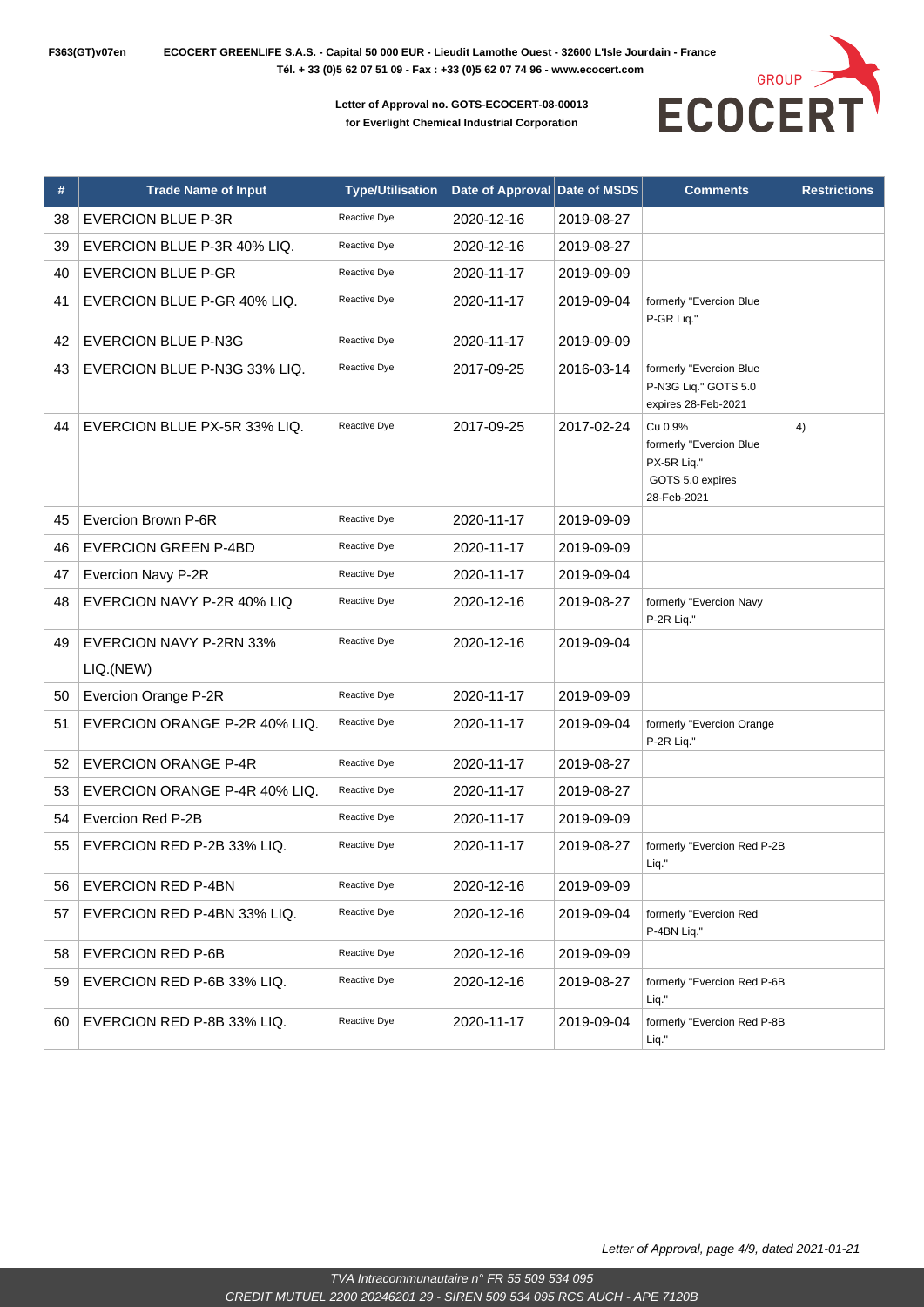

| #               | <b>Trade Name of Input</b>     | <b>Type/Utilisation</b> | Date of Approval Date of MSDS |            | <b>Comments</b>                          | <b>Restrictions</b> |
|-----------------|--------------------------------|-------------------------|-------------------------------|------------|------------------------------------------|---------------------|
| 61              | <b>Evercion Scarlet P-RR</b>   | Reactive Dye            | 2020-12-16                    | 2019-08-27 |                                          |                     |
| 62              | EVERCION TURQUOISE BLUE P-GF   | Reactive Dye            | 2020-11-17                    | 2019-08-27 | Cu 0.6%, formerly "Evercion              | 4)                  |
|                 | 40% LIQ.                       |                         |                               |            | Turquoise P-GF Liq."                     |                     |
| 63              | EVERCION TURQUOISE BLUE P-GR   | Reactive Dye            | 2020-11-17                    | 2019-09-04 | Cu 0.9%                                  | 4)                  |
|                 | 33% LIQ.                       |                         |                               |            |                                          |                     |
| 64              | <b>EVERCION TURQUOISE P-GF</b> | Reactive Dye            | 2020-11-17                    | 2019-08-27 | Cu 1.6%                                  | 4)                  |
| 65              | EVERCION YELLOW P-2RN 33% LIQ. | Reactive Dye            | 2020-11-17                    | 2019-09-04 |                                          |                     |
| 66              | Evercion Yellow P-4G           | Reactive Dye            | 2020-11-17                    | 2019-09-09 |                                          |                     |
| 67              | <b>EVERCION YELLOW P-6GS</b>   | Reactive Dye            | 2020-12-16                    | 2019-08-27 |                                          |                     |
| 68              | EVERCION YELLOW P-6GS 33% LIQ. | Reactive Dye            | 2020-12-16                    | 2019-08-27 | formerly "Evercion Yellow<br>P-6GS Liq." |                     |
| 69              | <b>EVERCION YELLOW P-R</b>     | Reactive Dye            | 2020-11-17                    | 2019-09-09 |                                          |                     |
| 70              | EVERCION YELLOW P-R 33% LIQ.   | Reactive Dye            | 2020-12-16                    | 2019-08-27 | formerly "Evercion Yellow                |                     |
|                 |                                |                         |                               |            | P-R Liq."                                |                     |
| <b>Everplus</b> |                                |                         |                               |            |                                          |                     |
| 71              | EVERPLUS BLACK SE-MG L.        | Reactive Dye            | 2020-11-30                    | 2020-02-05 |                                          |                     |
| 72              | Everplus Navy Blue L-3G Powder | Reactive Dye            | 2020-12-18                    | 2019-08-27 |                                          |                     |
|                 | <b>Everplus R</b>              |                         |                               |            |                                          |                     |
| 73              | EVERPLUS BLACK GR POWDER       | Reactive Dye            | 2020-11-30                    | 2019-09-05 |                                          |                     |
| 74              | EVERPLUS BLACK L-GR POWDER     | Reactive Dye            | 2020-11-30                    | 2020-03-20 |                                          |                     |
| 75              | EVERPLUS BLACK L-SGR POWDER    | Reactive Dye            | 2020-12-18                    | 2019-09-05 |                                          |                     |
| 76              | EVERPLUS BLACK R POWDER        | Reactive Dye            | 2020-11-30                    | 2019-08-27 |                                          |                     |
| 77              | EVERPLUS BLACK SGR POWDER      | Reactive Dye            | 2020-11-30                    | 2019-09-05 |                                          |                     |
| 78              | EVERPLUS BLUE 3R POWDER        | Reactive Dye            | 2020-11-30                    | 2019-09-05 |                                          |                     |
| 79              | EVERPLUS BLUE L-3R POWDER      | Reactive Dye            | 2020-11-30                    | 2019-08-27 |                                          |                     |
| 80              | EVERPLUS BROWN 6R POWDER       | Reactive Dye            | 2020-12-16                    | 2019-09-05 |                                          |                     |
| 81              | EVERPLUS BROWN L-6R POWDER     | Reactive Dye            | 2020-12-16                    | 2019-08-27 |                                          |                     |
| 82              | EVERPLUS CYAN G POWDER         | Reactive Dye            | 2020-12-22                    | 2019-09-05 | Cu 4.1%                                  | 4)                  |
| 83              | EVERPLUS CYAN GR POWDER        | Reactive Dye            | 2020-12-22                    | 2020-12-22 | Cu 4.0%                                  | 4)                  |
| 84              | EVERPLUS CYAN L-G POWDER       | Reactive Dye            | 2020-12-22                    | 2019-09-05 | Cu 4.1%                                  | 4)                  |
| 85              | EVERPLUS NAVY BLUE 3G POWDER   | Reactive Dye            | 2020-12-18                    | 2019-09-05 |                                          |                     |
| 86              | EVERPLUS ORANGE 2R POWDER      | Reactive Dye            | 2020-12-17                    | 2019-09-05 |                                          |                     |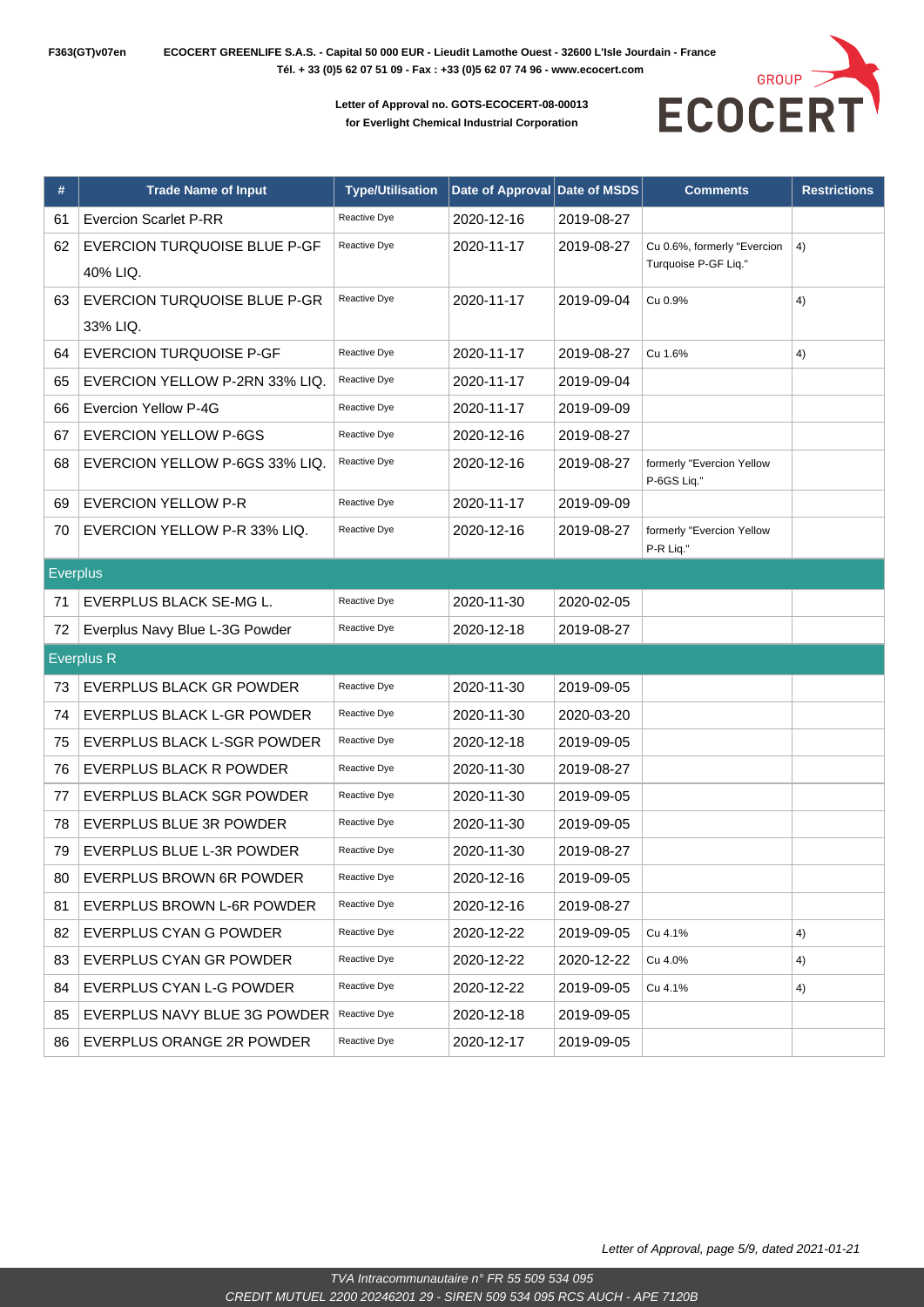

| #       | <b>Trade Name of Input</b>    | <b>Type/Utilisation</b> | Date of Approval Date of MSDS |            | <b>Comments</b> | <b>Restrictions</b> |
|---------|-------------------------------|-------------------------|-------------------------------|------------|-----------------|---------------------|
| 87      | EVERPLUS ORANGE L-2R POWDER   | Reactive Dye            | 2020-12-17                    | 2019-08-27 |                 |                     |
| 88      | EVERPLUS RED 2B POWDER        | Reactive Dye            | 2020-12-18                    | 2019-09-05 |                 |                     |
| 89      | <b>EVERPLUS RED 4B POWDER</b> | Reactive Dye            | 2020-12-18                    | 2019-09-05 |                 |                     |
| 90      | EVERPLUS RED 6B POWDER        | Reactive Dye            | 2020-12-18                    | 2019-09-05 |                 |                     |
| 91      | EVERPLUS RED 8B POWDER        | Reactive Dye            | 2020-12-18                    | 2019-09-05 |                 |                     |
| 92      | EVERPLUS RED L-2B POWDER      | Reactive Dye            | 2020-12-18                    | 2019-09-05 |                 |                     |
| 93      | EVERPLUS RED L-4B POWDER      | Reactive Dye            | 2020-12-18                    | 2019-09-05 |                 |                     |
| 94      | EVERPLUS RED L-6B POWDER      | Reactive Dye            | 2020-12-18                    | 2019-08-27 |                 |                     |
| 95      | EVERPLUS RED L-8B POWDER      | Reactive Dye            | 2020-12-18                    | 2019-09-05 |                 |                     |
| 96      | EVERPLUS YELLOW 3R POWDER     | Reactive Dye            | 2020-12-18                    | 2020-02-21 |                 |                     |
| 97      | EVERPLUS YELLOW 6G POWDER     | Reactive Dye            | 2020-12-18                    | 2019-09-05 |                 |                     |
| 98      | EVERPLUS YELLOW L-6G POWDER   | Reactive Dye            | 2020-12-18                    | 2019-08-27 |                 |                     |
| 99      | EVERPLUS YELLOW L-R POWDER    | Reactive Dye            | 2020-12-18                    | 2019-08-27 |                 |                     |
| 100     | EVERPLUS YELLOW R POWDER      | Reactive Dye            | 2020-12-18                    | 2019-09-05 |                 |                     |
| Everzol |                               |                         |                               |            |                 |                     |
| 101     | Everzol Black B               | Reactive Dye            | 2020-12-28                    | 2019-09-09 |                 |                     |
| 102     | Everzol Black B 133%          | Reactive Dye            | 2020-12-28                    | 2019-08-27 |                 |                     |
| 103     | Everzol Black B H/C           | Reactive Dye            | 2020-12-28                    | 2019-08-27 |                 |                     |
| 104     | Everzol Black ED              | Reactive Dye            | 2020-12-28                    | 2019-09-04 |                 |                     |
| 105     | Everzol Black ED-2R           | Reactive Dye            | 2020-12-28                    | 2019-08-27 |                 |                     |
| 106     | <b>EVERZOL BLACK ED-3R</b>    | Reactive Dye            | 2020-12-28                    | 2020-04-09 |                 |                     |
| 107     | Everzol Black ED-G            | Reactive Dye            | 2020-12-28                    | 2019-08-27 |                 |                     |
| 108     | EVERZOL BLACK ED-G NEW        | Reactive Dye            | 2020-12-28                    | 2019-08-27 |                 |                     |
| 109     | Everzol Black ED-R            | Reactive Dye            | 2020-12-28                    | 2019-09-04 |                 |                     |
|         | 110 Everzol Black EDN         | Reactive Dye            | 2020-12-28                    | 2019-09-04 |                 |                     |
| 111     | Everzol Black GR              | Reactive Dye            | 2020-12-28                    | 2019-08-27 |                 |                     |
| 112     | <b>Everzol Black GRN</b>      | Reactive Dye            | 2020-12-28                    | 2019-09-09 |                 |                     |
| 113     | Everzol Black GSP             | Reactive Dye            | 2020-12-28                    | 2019-08-27 |                 |                     |
| 114     | Everzol Black N               | Reactive Dye            | 2020-12-28                    | 2019-08-27 |                 |                     |
| 115     | Everzol Black NR              | Reactive Dye            | 2020-12-28                    | 2019-09-09 |                 |                     |
|         | 116 Everzol Blue BB           | Reactive Dye            | 2021-01-21                    | 2020-09-15 | Cu 3.1%         | 4)                  |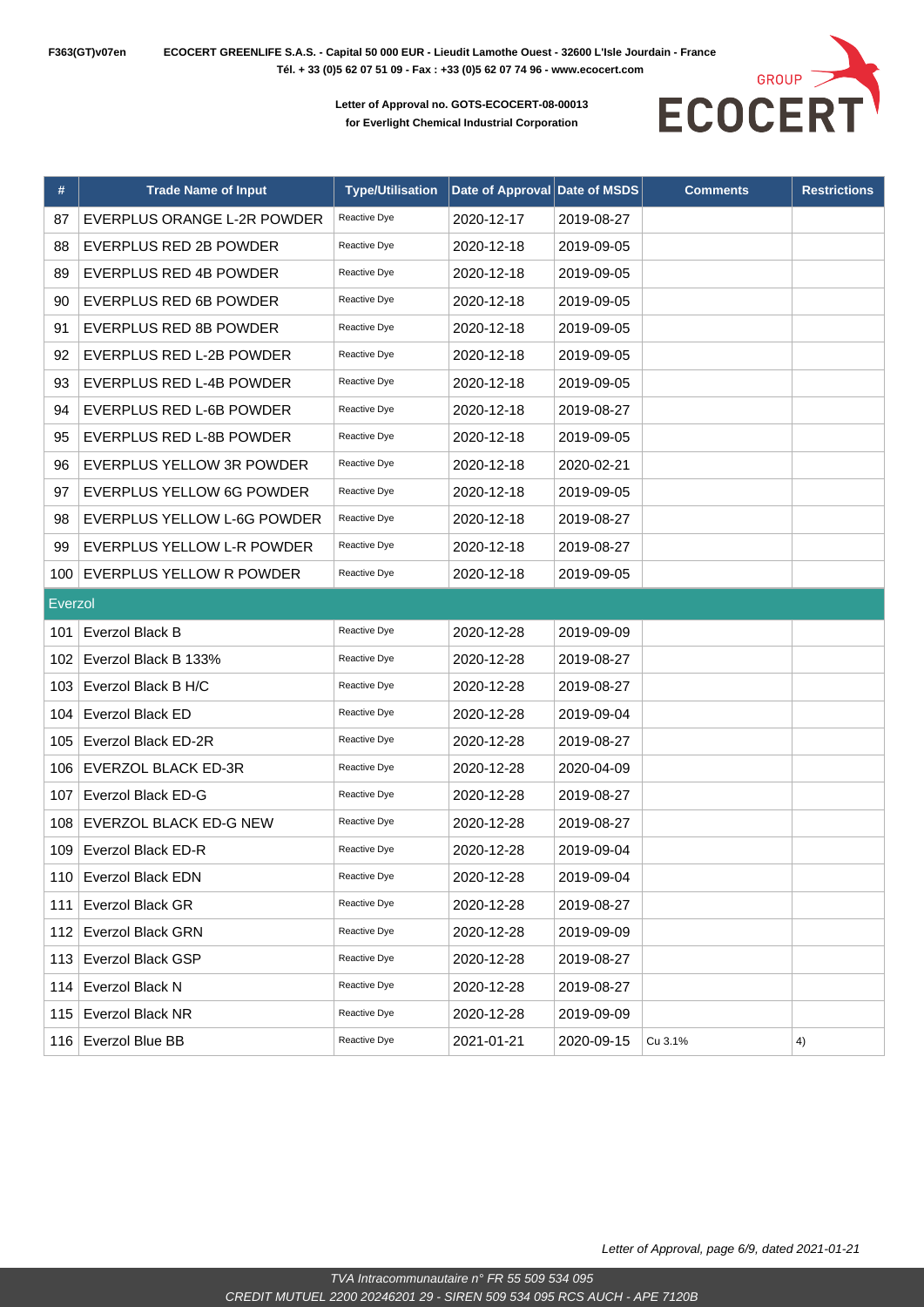

| #   | <b>Trade Name of Input</b>   | <b>Type/Utilisation</b> | Date of Approval Date of MSDS |            | <b>Comments</b>                 | <b>Restrictions</b> |
|-----|------------------------------|-------------------------|-------------------------------|------------|---------------------------------|---------------------|
| 117 | Everzol Blue BRF 150%        | Reactive Dye            | 2021-01-21                    | 2020-09-15 | Cu 3.9%                         | 4)                  |
| 118 | Everzol Blue ED              | Reactive Dye            | 2021-01-19                    | 2019-08-27 |                                 |                     |
| 119 | Everzol Blue L-ED            | Reactive Dye            | 2021-01-21                    | 2020-09-15 | Cu 2.0%                         | 4)                  |
| 120 | Everzol Blue LX              | Reactive Dye            | 2021-01-21                    | 2020-09-15 | Cu 3.1%                         | 4)                  |
| 121 | Everzol Brilliant Blue R S/P | Reactive Dye            | 2021-01-19                    | 2019-08-27 |                                 |                     |
| 122 | EVERZOL BRILLIANT RED F2B    | Reactive Dye            | 2021-01-19                    | 2019-09-09 |                                 |                     |
| 123 | Everzol Brilliant Yellow 4GL | Reactive Dye            | 2021-01-19                    | 2019-08-27 |                                 |                     |
| 124 | EVERZOL CARDINAL ED-N        | Reactive Dye            | 2020-12-16                    | 2020-07-06 |                                 |                     |
| 125 | Everzol Dark Blue BDF        | Reactive Dye            | 2021-01-19                    | 2019-09-09 |                                 |                     |
| 126 | Everzol Deep Red BDF         | Reactive Dye            | 2017-09-28                    | 2015-07-09 | GOTS 5.0 expires<br>28-Feb-2021 |                     |
| 127 | Everzol EF. Red BS           | Reactive Dye            | 2021-01-19                    | 2019-09-09 |                                 |                     |
| 128 | EVERZOL GOLDEN YELLOW BDF    | Reactive Dye            | 2021-01-19                    | 2019-09-09 |                                 |                     |
| 129 | Everzol Golden Yellow RNL    | Reactive Dye            | 2021-01-19                    | 2019-08-27 |                                 |                     |
| 130 | Everzol Navy Blue FBN        | Reactive Dye            | 2021-01-19                    | 2019-08-27 |                                 |                     |
| 131 | Everzol Navy Blue GG         | Reactive Dye            | 2021-01-19                    | 2019-08-27 |                                 |                     |
| 132 | Everzol Navy Blue RGB H/C    | Reactive Dye            | 2021-01-19                    | 2019-08-27 |                                 |                     |
| 133 | Everzol Navy C-GG 133%       | Reactive Dye            | 2021-01-19                    | 2019-09-04 |                                 |                     |
| 134 | Everzol Navy ED              | Reactive Dye            | 2021-01-19                    | 2019-08-27 |                                 |                     |
| 135 | Everzol Navy LX              | Reactive Dye            | 2021-01-19                    | 2019-08-27 |                                 |                     |
| 136 | Everzol Olive CS             | Reactive Dye            | 2021-01-19                    | 2019-08-27 | Cu 2.6%                         | 4)                  |
| 137 | Everzol Orange 2R            | Reactive Dye            | 2017-09-28                    | 2015-07-09 | GOTS 5.0 expires<br>28-Feb-2021 |                     |
| 138 | Everzol Orange ED            | Reactive Dye            | 2020-12-20                    | 2019-09-04 |                                 |                     |
| 139 | Everzol Orange ED-2R         | Reactive Dye            | 2020-12-20                    | 2019-09-04 |                                 |                     |
| 140 | EVERZOL ORANGE ED-4R         | Reactive Dye            | 2020-12-20                    | 2019-08-27 |                                 |                     |
|     | 141   EVERZOL ORANGE ED-N    | Reactive Dye            | 2020-12-20                    | 2019-09-04 |                                 |                     |
| 142 | Everzol Red 3BF 150%         | Reactive Dye            | 2020-12-20                    | 2019-09-09 |                                 |                     |
| 143 | Everzol Red 3BS              | Reactive Dye            | 2020-12-20                    | 2019-09-09 |                                 |                     |
| 144 | EVERZOL RED 3BS CONC.        | Reactive Dye            | 2020-12-29                    | 2019-09-04 |                                 |                     |
| 145 | Everzol Red 3BS H/C          | Reactive Dye            | 2020-12-20                    | 2019-08-27 |                                 |                     |
| 146 | Everzol Red 6B               | Reactive Dye            | 2017-11-17                    | 2015-07-09 | GOTS 5.0 expires<br>28-Feb-2021 |                     |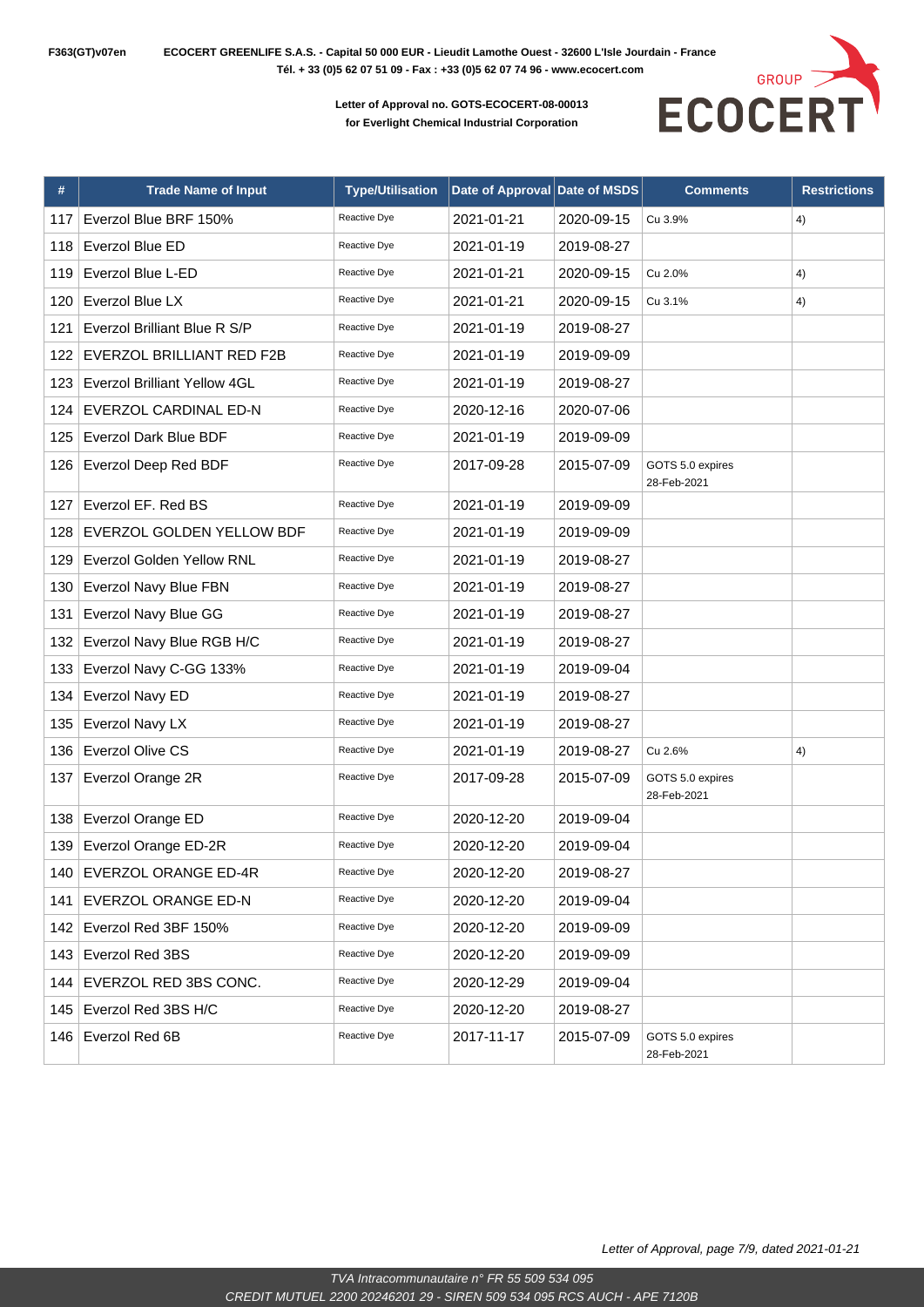

| #   | <b>Trade Name of Input</b>    | <b>Type/Utilisation</b> | Date of Approval Date of MSDS |            | <b>Comments</b>                 | <b>Restrictions</b> |
|-----|-------------------------------|-------------------------|-------------------------------|------------|---------------------------------|---------------------|
| 147 | Everzol Red 6BN 150%          | Reactive Dye            | 2020-12-20                    | 2019-09-04 |                                 |                     |
| 148 | Everzol Red BB                | Reactive Dye            | 2020-12-20                    | 2019-08-27 |                                 |                     |
| 149 | Everzol Red Brown CS          | Reactive Dye            | 2020-12-20                    | 2019-08-27 |                                 |                     |
| 150 | EVERZOL RED C-3BS H/C         | Reactive Dye            | 2020-12-20                    | 2019-09-04 |                                 |                     |
| 151 | Everzol Red ED                | Reactive Dye            | 2020-12-20                    | 2019-08-27 |                                 |                     |
| 152 | Everzol Red ED-2B             | Reactive Dye            | 2020-12-20                    | 2019-08-27 |                                 |                     |
| 153 | Everzol Red ED-3B             | Reactive Dye            | 2020-12-20                    | 2019-08-27 |                                 |                     |
| 154 | Everzol Red ED-4B             | Reactive Dye            | 2021-01-19                    | 2019-09-04 |                                 |                     |
| 155 | Everzol Red ED-7B             | Reactive Dye            | 2017-09-29                    | 2015-07-09 | GOTS 5.0 expires<br>28-Feb-2021 |                     |
| 156 | Everzol Red ED-7BN            | Reactive Dye            | 2020-12-29                    | 2019-08-27 |                                 |                     |
| 157 | <b>Everzol Red ED-S</b>       | Reactive Dye            | 2020-12-20                    | 2019-08-27 |                                 |                     |
| 158 | Everzol Red LF-2B             | Reactive Dye            | 2020-12-21                    | 2019-09-09 |                                 |                     |
| 159 | Everzol Red LF-B              | Reactive Dye            | 2020-12-21                    | 2019-08-27 |                                 |                     |
| 160 | EVERZOL RED LF-B NEW          | Reactive Dye            | 2020-12-21                    | 2019-08-27 |                                 |                     |
| 161 | Everzol Red LX                | Reactive Dye            | 2020-12-21                    | 2019-09-09 |                                 |                     |
| 162 | Everzol Red RBN               | Reactive Dye            | 2020-12-21                    | 2019-09-09 |                                 |                     |
| 163 | <b>Everzol Red WB</b>         | Reactive Dye            | 2020-12-29                    | 2019-09-04 |                                 |                     |
| 164 | <b>Everzol Rubine ED</b>      | Reactive Dye            | 2020-12-21                    | 2019-09-04 |                                 |                     |
| 165 | <b>Everzol Scarlet 3GF</b>    | Reactive Dye            | 2020-12-21                    | 2019-09-09 |                                 |                     |
| 166 | Everzol Turquoise Blue G      | Reactive Dye            | 2020-12-29                    | 2020-09-15 | Cu 2.3%                         | 4)                  |
| 167 | Everzol Turquoise Blue G 133% | Reactive Dye            | 2020-12-29                    | 2020-09-15 | Cu 2.2%                         | 4)                  |
| 168 | Everzol Yellow 2GR 150%       | Reactive Dye            | 2020-12-21                    | 2019-09-04 |                                 |                     |
| 169 | Everzol Yellow 3GL            | Reactive Dye            | 2020-12-21                    | 2019-09-09 |                                 |                     |
| 170 | Everzol Yellow 3RF 150%       | Reactive Dye            | 2020-12-21                    | 2019-09-09 |                                 |                     |
| 171 | <b>EVERZOL YELLOW 3RF H/C</b> | Reactive Dye            | 2020-12-21                    | 2019-09-09 |                                 |                     |
| 172 | <b>Everzol Yellow 3RS</b>     | Reactive Dye            | 2020-12-21                    | 2019-09-09 |                                 |                     |
| 173 | EVERZOL YELLOW 3RS CONC.      | Reactive Dye            | 2020-12-21                    | 2019-09-04 |                                 |                     |
| 174 | Everzol Yellow 3RS H/C        | Reactive Dye            | 2020-12-29                    | 2019-09-09 |                                 |                     |
| 175 | Everzol Yellow 3RS L/C        | Reactive Dye            | 2017-11-10                    | 2015-07-09 | GOTS 5.0 expires<br>28-Feb-2021 |                     |
|     | 176 EVERZOL YELLOW C-3RS H/C  | Reactive Dye            | 2020-12-21                    | 2019-09-04 |                                 |                     |